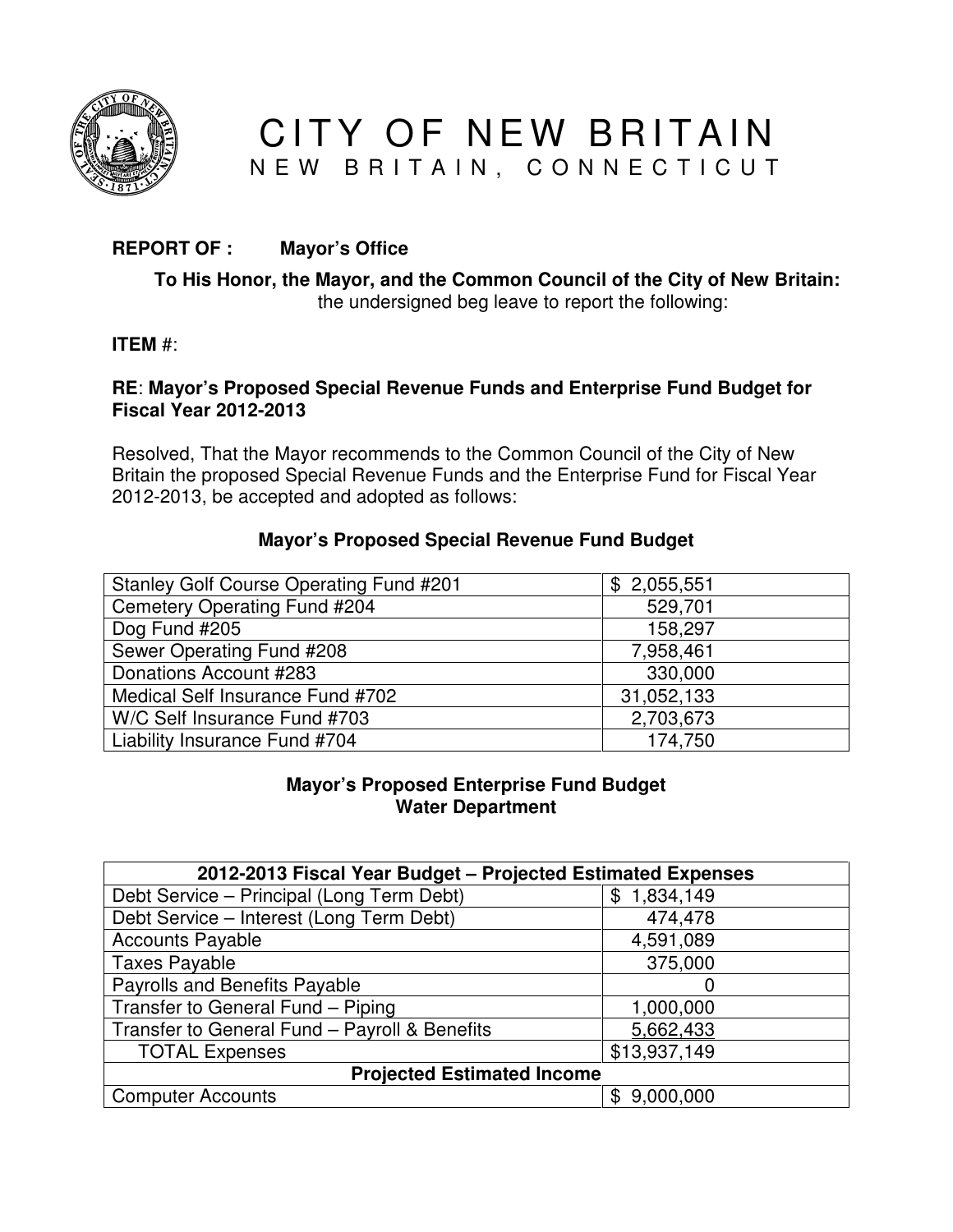| <b>Monthly Accounts</b>                  | 40,000     |
|------------------------------------------|------------|
| Berlin Water & Sewer Commission          | 600,000    |
| <b>Kensington Fire District</b>          | 750,000    |
| <b>Bristol Water</b>                     | 275,000    |
| Patton Brook Well Lease                  | 106,924    |
| <b>Fire Protection Charges</b>           | 140,000    |
| Accounts Receivable (Reimbursed Charges) | 130,000    |
| <b>Interest &amp; Penalties Received</b> | 476,000    |
| Out of Town Hydrant Charge               | 40,000     |
| Gravel Sale - O&G Industries             | 5,000      |
| <b>Public Works Admin Payment</b>        | 170,800    |
| <b>Interest Earned on Investments</b>    | 30,000     |
| Miscellaneous Revenue                    | 50,000     |
| <b>Transfer from Fund Balance</b>        | 2,123,425  |
| <b>TOTAL Income</b>                      | 13,392,777 |

# **This budget includes no general increase in water rates.**

#### **Proposed Water Rate Structure – 2012-2013 Semi Annual**

| <sup>I</sup> First | 2,300,000 cubic ft @ \$27.82 per 1,000 cubic feet |
|--------------------|---------------------------------------------------|
| <b>Next</b>        | 2,300,000 cubic ft @ 24.73 per 1,000 cubic feet   |
| Over               | 4,600,000 cubic ft $@$ 19.91 per 1,000 cubic feet |

### **Present Water Rate Structure – 2011-2012 Semi Annual**

| First       | 2,300,000 cubic feet @ \$27.82 per 1,000 cubic feet         |
|-------------|-------------------------------------------------------------|
| <b>Next</b> | $\vert$ 2,300,000 cubic feet @ \$24.73 per 1,000 cubic feet |
| ∣ Over      | 4,600,000 cubic feet @ \$19.91 per 1,000 cubic feet         |

Administrative Charge – Extra capacity Charge: For each semi annual billing, in addition to charges for water use, there shall be a fixed charge rendered based on the size of the meter in use:

| Size of Meter      | Charge  | Size of Meter | Charge   |
|--------------------|---------|---------------|----------|
| 5/8" $\times$ 3/4" | \$24.00 | יי כי         | \$386.00 |
| $\frac{3}{4}$ "    | 35.00   | 4"            | 652.00   |
| $-1.32$            | 74.00   | 6"            | 1,276.00 |
| $1 - 1/2"$         | 142.00  | 8"            | 2,552.00 |
| 2"                 | 210.00  |               |          |

Out of Town Retail Rates: Same rates as above plus a seventy percent (70%) surcharge.

Out of Town Hydrant Charge: \$350.00